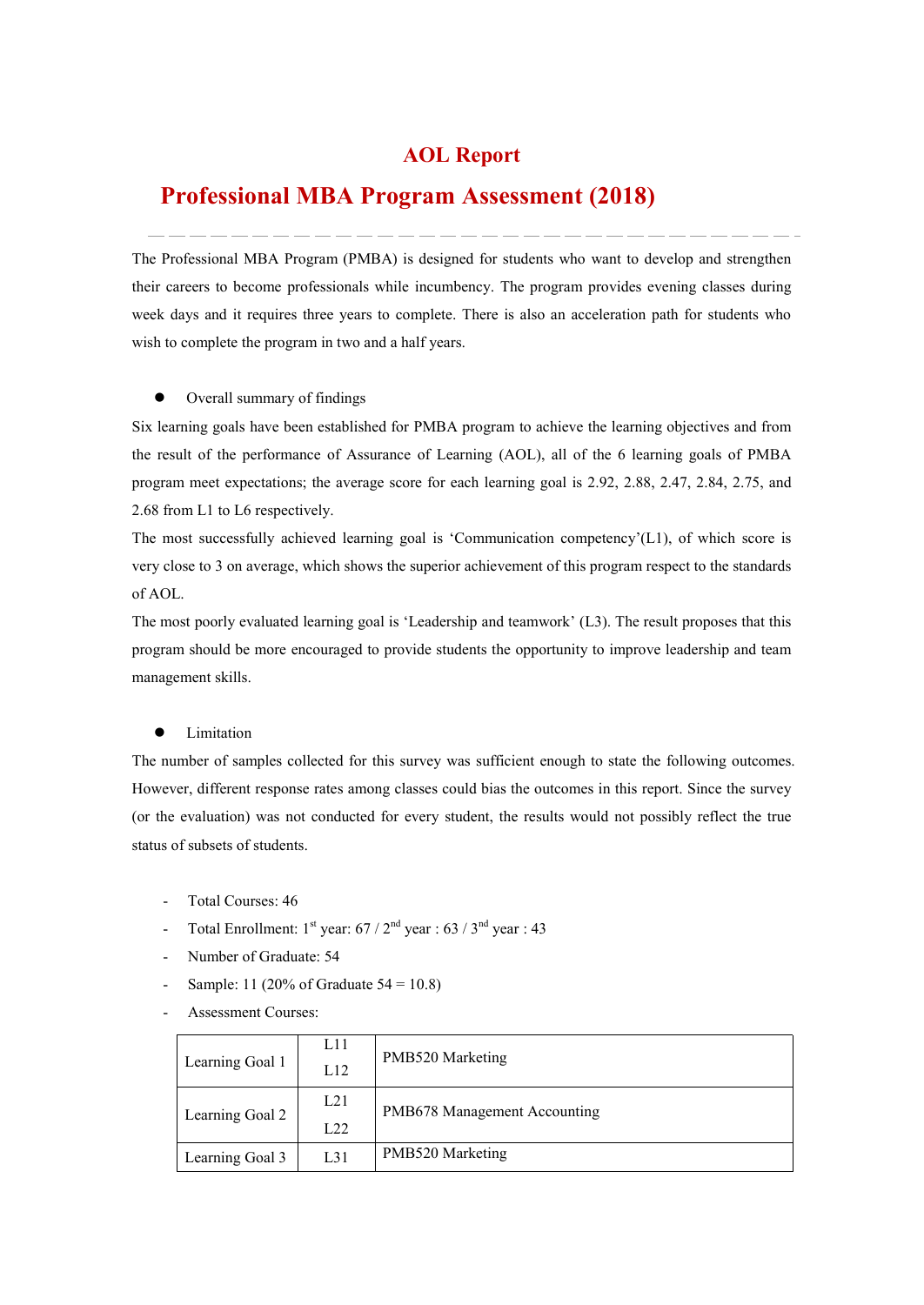|                 | L32 | PMB510 Leadership and Organization Management |
|-----------------|-----|-----------------------------------------------|
|                 | L41 | PMB678 Management Accounting                  |
| Learning Goal 4 | L42 | PMB590 Cross Cultural Management              |
|                 | L51 | PMB520 Marketing                              |
| Learning Goal 5 | L52 |                                               |
|                 | L61 | PMB510 Leadership and Organization Management |
| Learning Goal 6 | L62 |                                               |

## *Overview of Assessment*

#### **PMBA Program Assessment: Learning Goal 1**

**Learning Goal: Our graduates will demonstrate professional deportment and be effective communicators.**

| <b>Learning Objective</b>                        | <b>Sample</b>        | <b>Methods</b>                   |
|--------------------------------------------------|----------------------|----------------------------------|
| (L11) Our student will produce professional      | Students enrolled in | - (L11) Assessment task force    |
| business documents.                              |                      | scored the term paper            |
|                                                  | $PMB520(N=11)$       |                                  |
| (L12) Our students will deliver effective        |                      | - (L12) Assessment task force    |
| presentation accompanied with proper supplements |                      | evaluated the class presentation |

Findings

- Using the assessment rubric for checking L11 and L12, the average scores exceed 2 (meets expectations), and even very close to 3(exceeds expectations); the scores for L11 and L12 are 2.90 and 2.95 respectively.

- This overall score implies that most students, through the program, become to produce professional business documents and deliver effective presentations accompanied with proper supplements.

\* 1 (Fails to Meet Expectations) 2 (Meets Expectations) 3 (Exceeds Expectations)

#### **PMBA Program Assessment: Learning Goal 2**

**Learning Goal: Our graduates will have a knowledge of the functional areas and the ability to**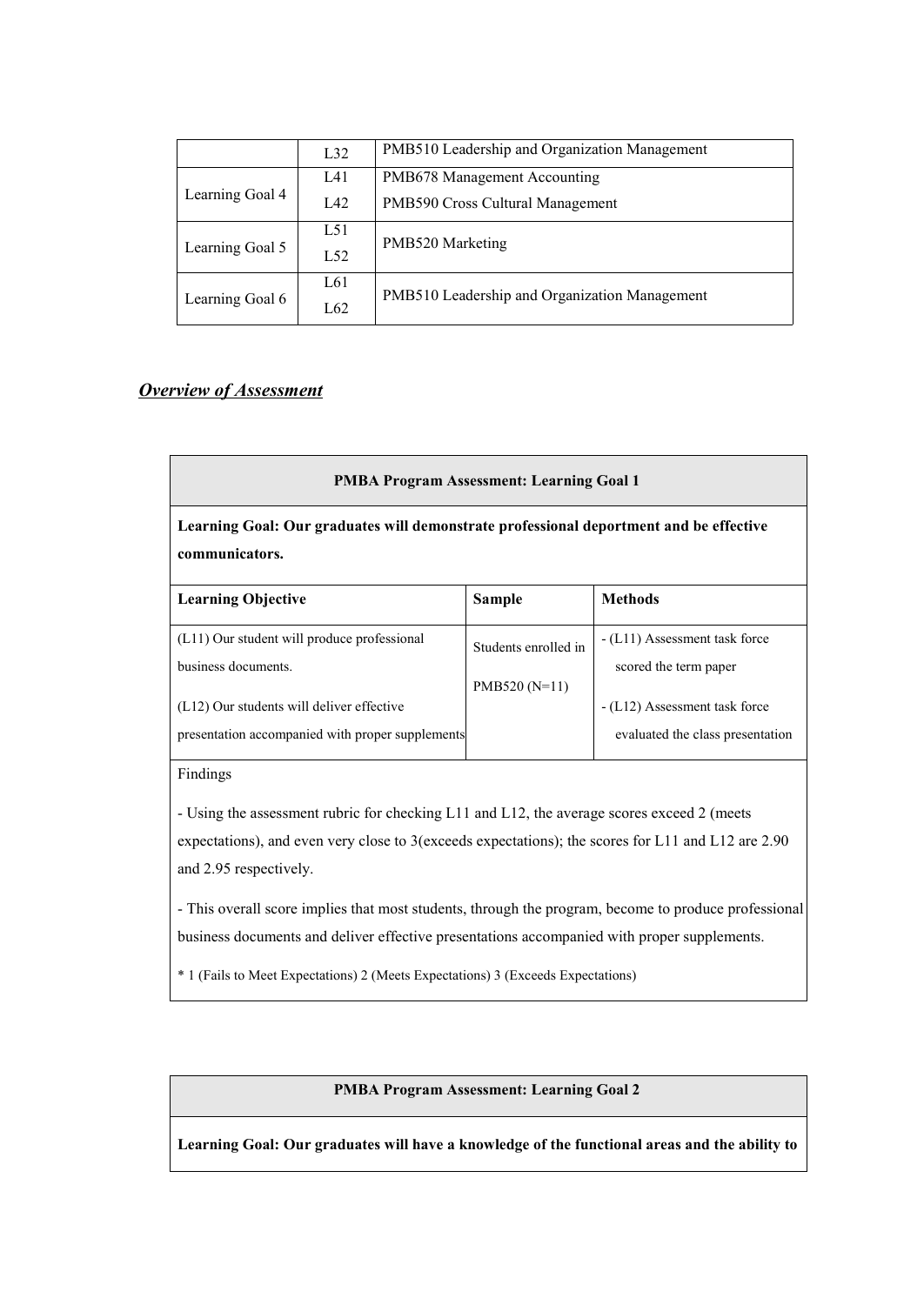| apply this knowledge to actual problems.                                                                                                                                                       |                                        |                                                                                                                                    |  |  |  |  |  |  |
|------------------------------------------------------------------------------------------------------------------------------------------------------------------------------------------------|----------------------------------------|------------------------------------------------------------------------------------------------------------------------------------|--|--|--|--|--|--|
| <b>Learning Objective</b>                                                                                                                                                                      | <b>Sample</b>                          | <b>Methods</b>                                                                                                                     |  |  |  |  |  |  |
| (L21) Our students will acquire the understanding<br>of the functional areas and required business<br>analysis tools.<br>(L22) Our students will identify and diagnose<br>management problems. | Students enrolled in<br>$PMB678(N=11)$ | - (L21) Evaluation of the<br>course-embedded test by faculty<br>- (L22) Assessment task force<br>evaluated the case study exercise |  |  |  |  |  |  |

## Findings

- Using the assessment rubric for checking L21 and L22, the average scores exceed 2 (meets expectations); the scores for L21 and L22 are 2.90 and 2.86 respectively.

- This overall score implies that most students, through the program, become to use appropriate analytical technique to analyze data and diagnose business problems.

\* 1 (Fails to Meet Expectations) 2 (Meets Expectations) 3 (Exceeds Expectations)

#### **PMBA Program Assessment: Learning Goal 3**

**Learning Goal: Our graduates will be able to work and lead effectively in a team-based environment.**

| <b>Learning Objective</b>                        | <b>Sample</b>        | <b>Methods</b>                     |  |  |
|--------------------------------------------------|----------------------|------------------------------------|--|--|
|                                                  |                      | - (L31) Assessment task force      |  |  |
| (L31) Our students will have high-performance    | Students enrolled in | evaluated the term project         |  |  |
| leadership skill.                                |                      | performance: both outcome and      |  |  |
| (L32) Our students will know how to build a team | PMB520 $(N=11)$ ,    | process                            |  |  |
| successfully in competitive environment.         | $PMB510(N=11)$       | - (L32) Leadership/Team building   |  |  |
|                                                  |                      | experiential evaluation by faculty |  |  |

#### Findings

- Using course-embedded survey for checking L31 which is evaluating assessment task force (in PMB520), average scores exceed 2 (meets expectations); the score for L31 is 2.30.

- Using the assessment rubric for checking L32 which is assessed by leadership and teamwork (in PMB510), average scores exceed 2 (meets expectations); the score for L32 is 2.64.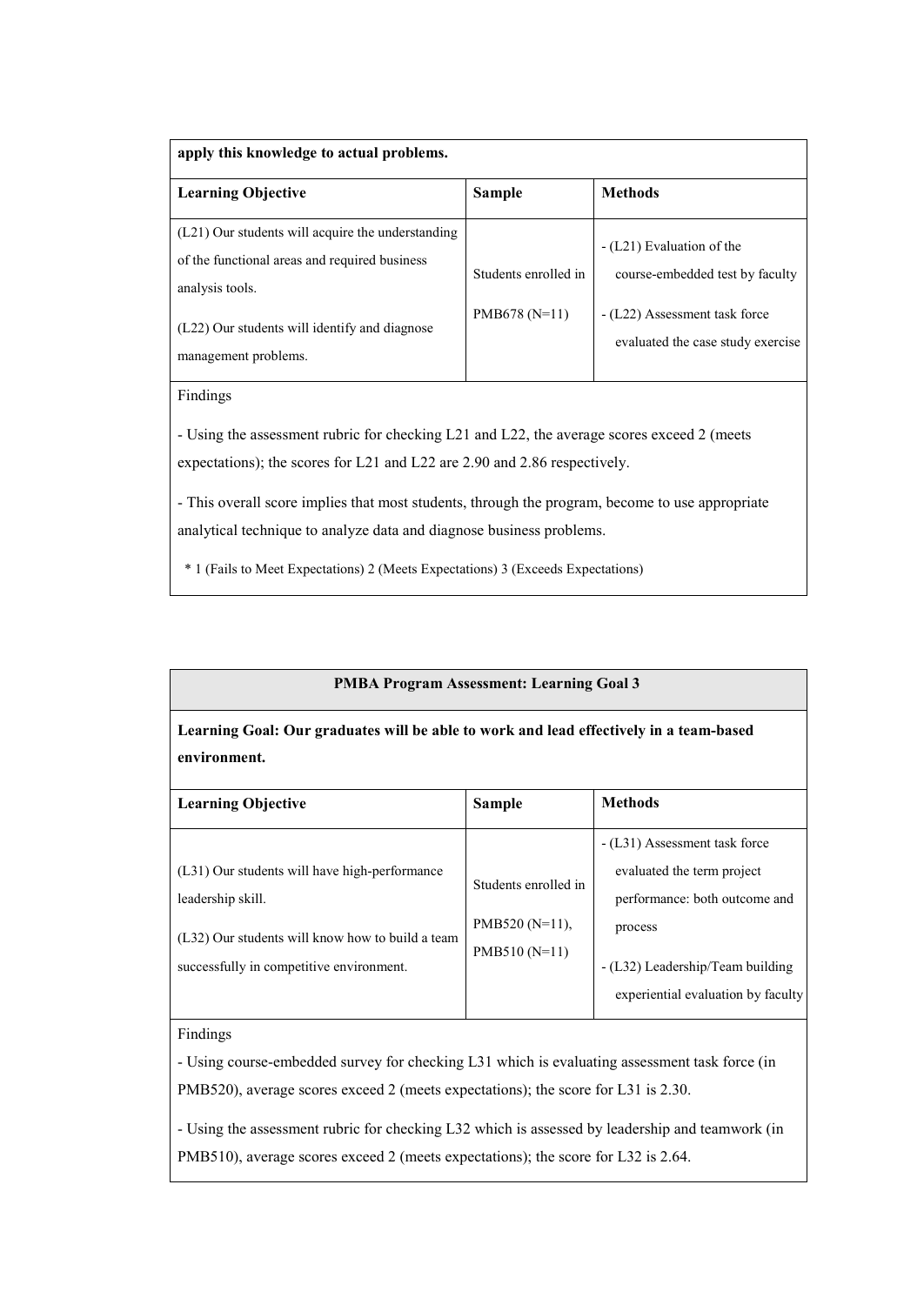- Thus, the students are satisfied with the team building and high-performance management behavior to lead a team successfully.

\* 1 (Fails to Meet Expectations) 2 (Meets Expectations) 3 (Exceeds Expectations)

#### **PMBA Program Assessment: Learning Goal 4**

#### **Learning Goal: Our graduates will have a global perspective**

| <b>Learning Objective</b>                                                                                                    | <b>Sample</b>                              | <b>Methods</b>                                                      |  |
|------------------------------------------------------------------------------------------------------------------------------|--------------------------------------------|---------------------------------------------------------------------|--|
| (L41) Our student will understand global business<br>issues and relate current issues to emerging<br>business opportunities. | Students enrolled in<br>PMB678 ( $N=11$ ), | - (L41) Course-embedded<br>assignment evaluation                    |  |
| (L42) Our students will have command of business<br>English or other language of major global market.                        | PMB590 (N=11)                              | - (L42) Assessment task force<br>evaluated the English presentation |  |

Findings

- Using the assessment rubric for checking L41 which is assessed by course-embedded assignment evaluation (in PMB678), average scores exceed 2 (meets expectations); the score for L41 is 2.82.

- Using course-embedded survey for checking L42 which is evaluating business English of global market (in PMB590), average scores exceed 2 (meets expectations) and even close to 3(exceeds expectations); the score for L42 is 2.88.

- Students reply that this program has provided the environment to become more confident to use foreign languages for the business.

\* 1 (Fails to Meet Expectations) 2 (Meets Expectations) 3 (Exceeds Expectations)

### **PMBA Program Assessment: Learning Goal 5**

**Learning Goal: Our graduates will understand the gravity of ethical behavior and corporate social responsibility.**

| <b>Learning Objective</b> | Sample | <b>Methods</b> |
|---------------------------|--------|----------------|
|---------------------------|--------|----------------|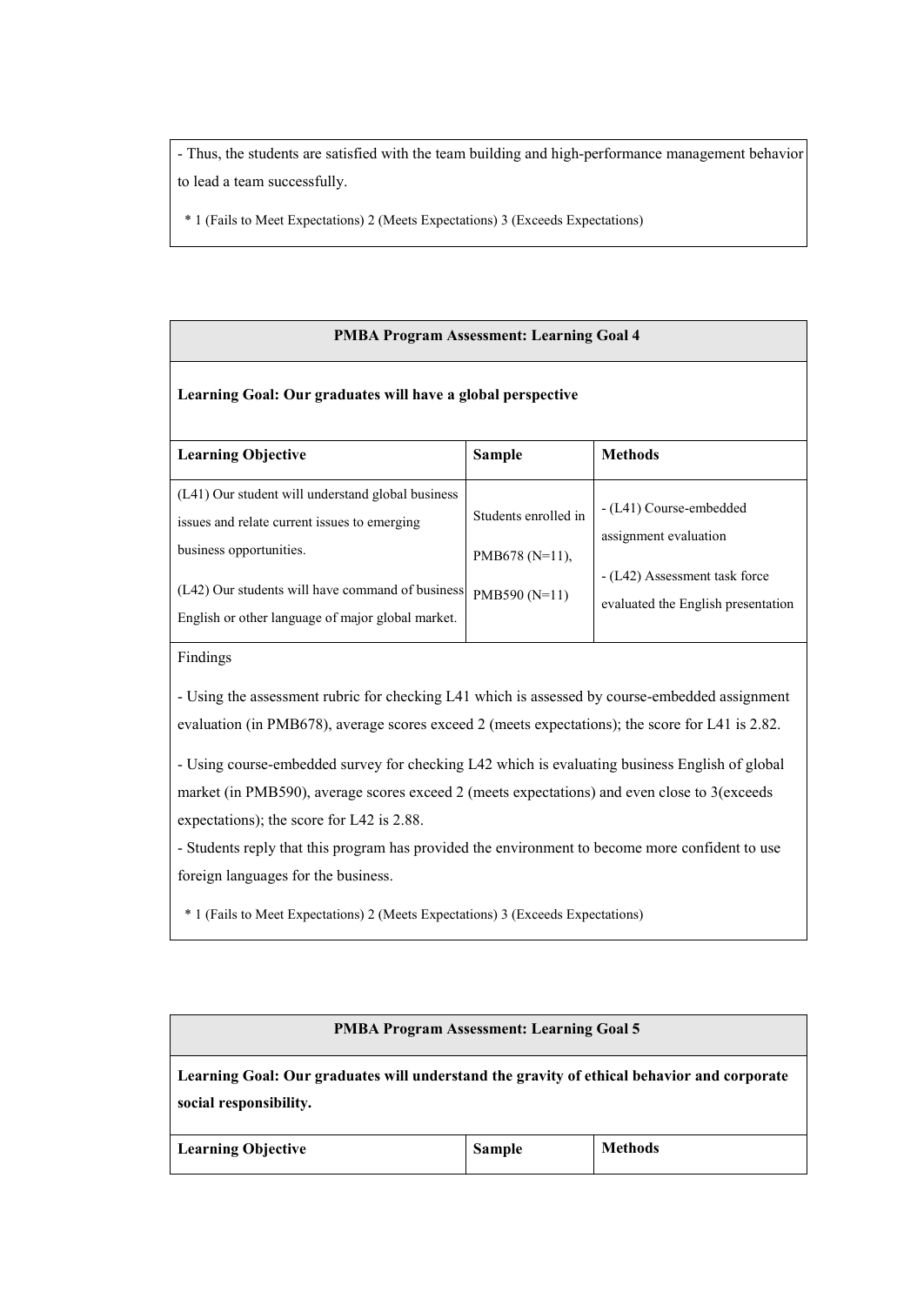| (L51) Our student will identify ethical and social |                      |                                |
|----------------------------------------------------|----------------------|--------------------------------|
| dilemma and be able to recognize and evaluate      | Students enrolled in | - (L51) Assessment task force  |
| alternative courses of action.                     |                      |                                |
| (L52) Our students will know the professional code | $PMB520(N=11)$       | - (L52) Course-embedded survey |
| of conduct within their discipline.                |                      |                                |

#### Findings

- Using the assessment rubric for checking L51 which is assessed by assessment task force (in PMB520), average scores exceed 2(meets expectations)-even closer to 3(exceeds expectations); the score for L51 is 2.95.

- Using course-embedded survey for checking L52 which is evaluating conducting discipline (in PMB520), average scores exceed 2 (meets expectations); the score for L52 is 2.27.

- Thus, the students satisfy the ethical behavior and corporate social responsibility learning goal (L51, L52).

\* 1 (Fails to Meet Expectations) 2 (Meets Expectations) 3 (Exceeds Expectations)

#### **PMBA Program Assessment: Learning Goal 6**

**Learning Goal: Our graduate will be able to strategically apply their knowledge & skills to solve business problems.**

| <b>Learning Objective</b>                                                                                                                                                                                           | <b>Sample</b>                          | <b>Methods</b>                                                                                                                                                                 |
|---------------------------------------------------------------------------------------------------------------------------------------------------------------------------------------------------------------------|----------------------------------------|--------------------------------------------------------------------------------------------------------------------------------------------------------------------------------|
| $(L61)$ Our students will be able to strategically<br>analyze business cases and will demonstrate the<br>ability of sound business judgment.<br>$(L62)$ Our students will synthesize different<br>discipline areas. | Students enrolled in<br>$PMB510(N=11)$ | - (L61) Assessment task force<br>evaluated the project report<br>- (L62) Assessment task force<br>evaluated case assignments,<br>projects, and other analytical<br>assignments |

### Findings

- Using the assessment rubric for checking L61 and L62 which are assessed by assessment task forces (in PMB510), average scores exceed 2 (meets expectations); the scores for L61 and L62 are 2.58 and 2.79 respectively.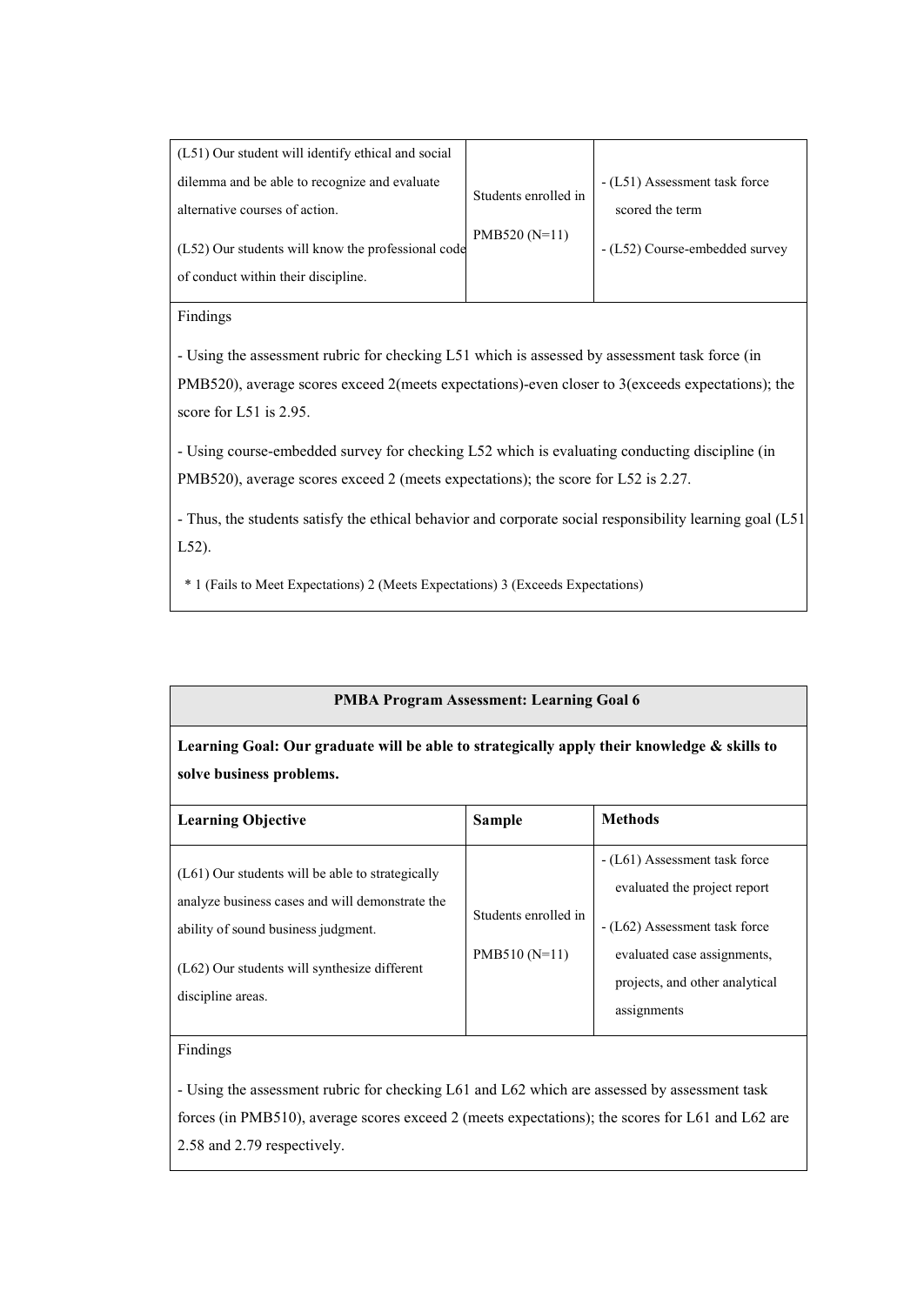- Students meet and nearly exceed expectations of the faculty, which explains that students are superior to the strategic and analytical thinking in business environment.

\* 1 (Fails to Meet Expectations) 2 (Meets Expectations) 3 (Exceeds Expectations)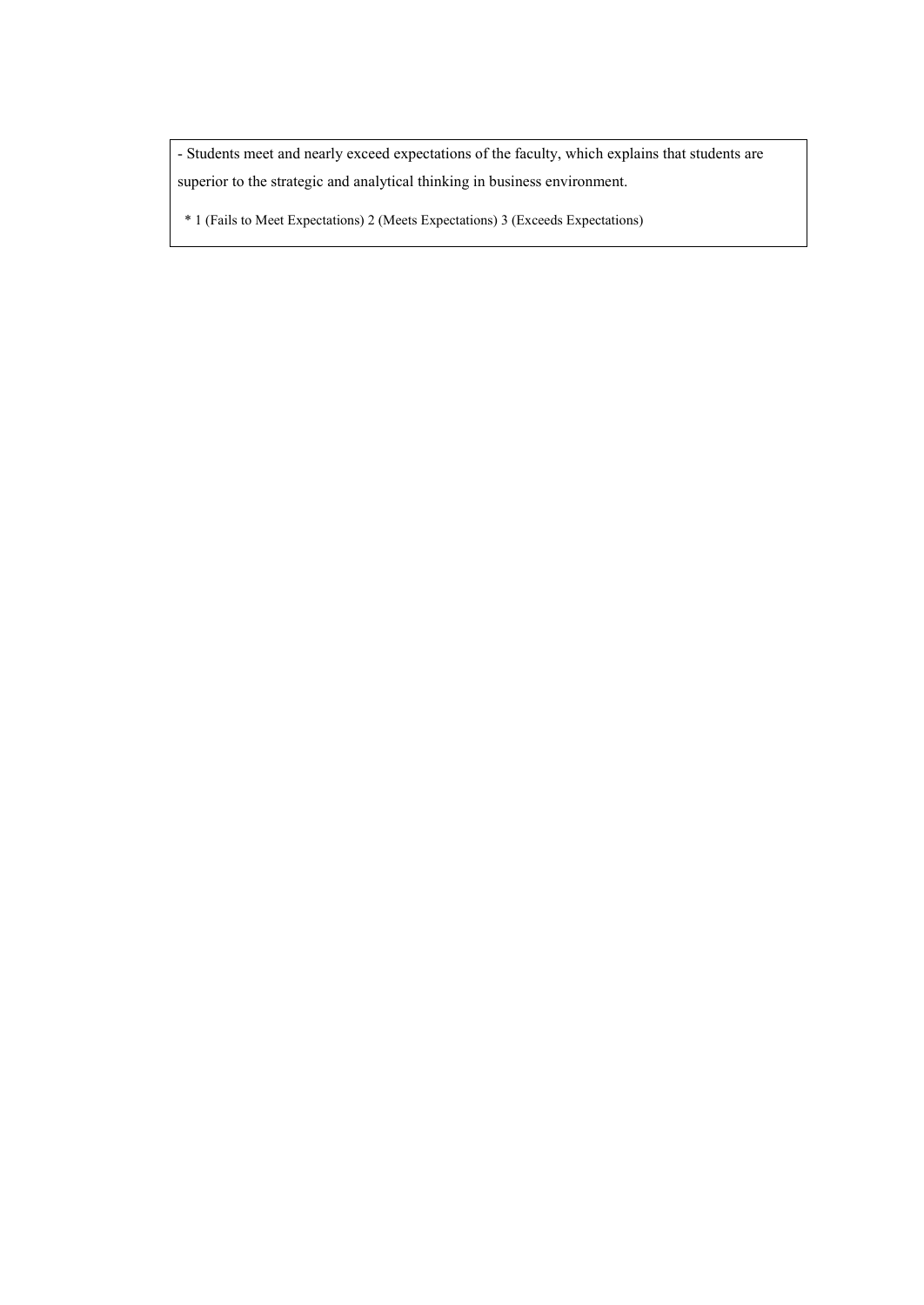## *Data Analysis and Results*

|                |                  |                  |                                  |                  | <b>Assessment Learning Goal 1(L11): PMB520</b> |                  |                  |                  |  |  |
|----------------|------------------|------------------|----------------------------------|------------------|------------------------------------------------|------------------|------------------|------------------|--|--|
|                |                  |                  | - Using assessment by professors |                  |                                                |                  |                  |                  |  |  |
|                | L11 (Traits)     |                  |                                  |                  |                                                |                  |                  |                  |  |  |
| Student No.    | <b>T1</b>        | T <sub>2</sub>   | <b>T3</b>                        | <b>T4</b>        | T <sub>5</sub>                                 | <b>T6</b>        | T7               | <b>T8</b>        |  |  |
| 1              | 3                | 3                | 3                                | $\overline{3}$   | 3                                              | 3                | $\overline{3}$   | $\overline{3}$   |  |  |
| $\overline{2}$ | 3                | 3                | 3                                | $\overline{3}$   | $\overline{3}$                                 | 3                | $\overline{3}$   | $\overline{3}$   |  |  |
| $\overline{3}$ | 3                | 3                | $\overline{3}$                   | $\overline{3}$   | 3                                              | 3                | $\overline{3}$   | $\overline{3}$   |  |  |
| $\overline{4}$ | 3                | $\overline{3}$   | $\overline{3}$                   | $\overline{3}$   | 3                                              | 3                | $\overline{3}$   | $\overline{3}$   |  |  |
| 5              | $\overline{3}$   | 3                | $\overline{3}$                   | $\overline{3}$   | 3                                              | 3                | $\overline{3}$   | $\overline{3}$   |  |  |
| 6              | 3                | 3                | $\overline{3}$                   | $\overline{3}$   | 3                                              | 3                | $\overline{3}$   | $\overline{3}$   |  |  |
| $\overline{7}$ | 3                | 3                | 3                                | $\overline{3}$   | 3                                              | 3                | $\overline{3}$   | $\overline{3}$   |  |  |
| 8              | 3                | 3                | 3                                | $\overline{2}$   | $\overline{2}$                                 | 3                | 3                | $\overline{3}$   |  |  |
| 9              | 3                | 3                | 3                                | $\overline{2}$   | $\overline{2}$                                 | 3                | $\overline{3}$   | $\overline{3}$   |  |  |
| 10             | 3                | 3                | $\overline{3}$                   | $\overline{2}$   | $\overline{2}$                                 | 3                | 3                | $\overline{3}$   |  |  |
| 11             | 3                | $\overline{3}$   | $\overline{3}$                   | $\overline{2}$   | $\overline{2}$                                 | 3                | $\overline{2}$   | $\overline{3}$   |  |  |
| 3 point total  | 11               | 11               | 11                               | $\overline{7}$   | $\overline{7}$                                 | 11               | 10               | 11               |  |  |
| 2 point total  | $\boldsymbol{0}$ | $\mathbf{0}$     | $\mathbf{0}$                     | 4                | $\overline{4}$                                 | $\boldsymbol{0}$ | 1                | $\mathbf{0}$     |  |  |
| 1 point total  | $\boldsymbol{0}$ | $\boldsymbol{0}$ | $\boldsymbol{0}$                 | $\boldsymbol{0}$ | $\boldsymbol{0}$                               | $\boldsymbol{0}$ | $\boldsymbol{0}$ | $\boldsymbol{0}$ |  |  |

\* Criteria: 1 (Fails to Meet Expectations) 2 (Meets Expectations) 3 (Exceeds Expectations)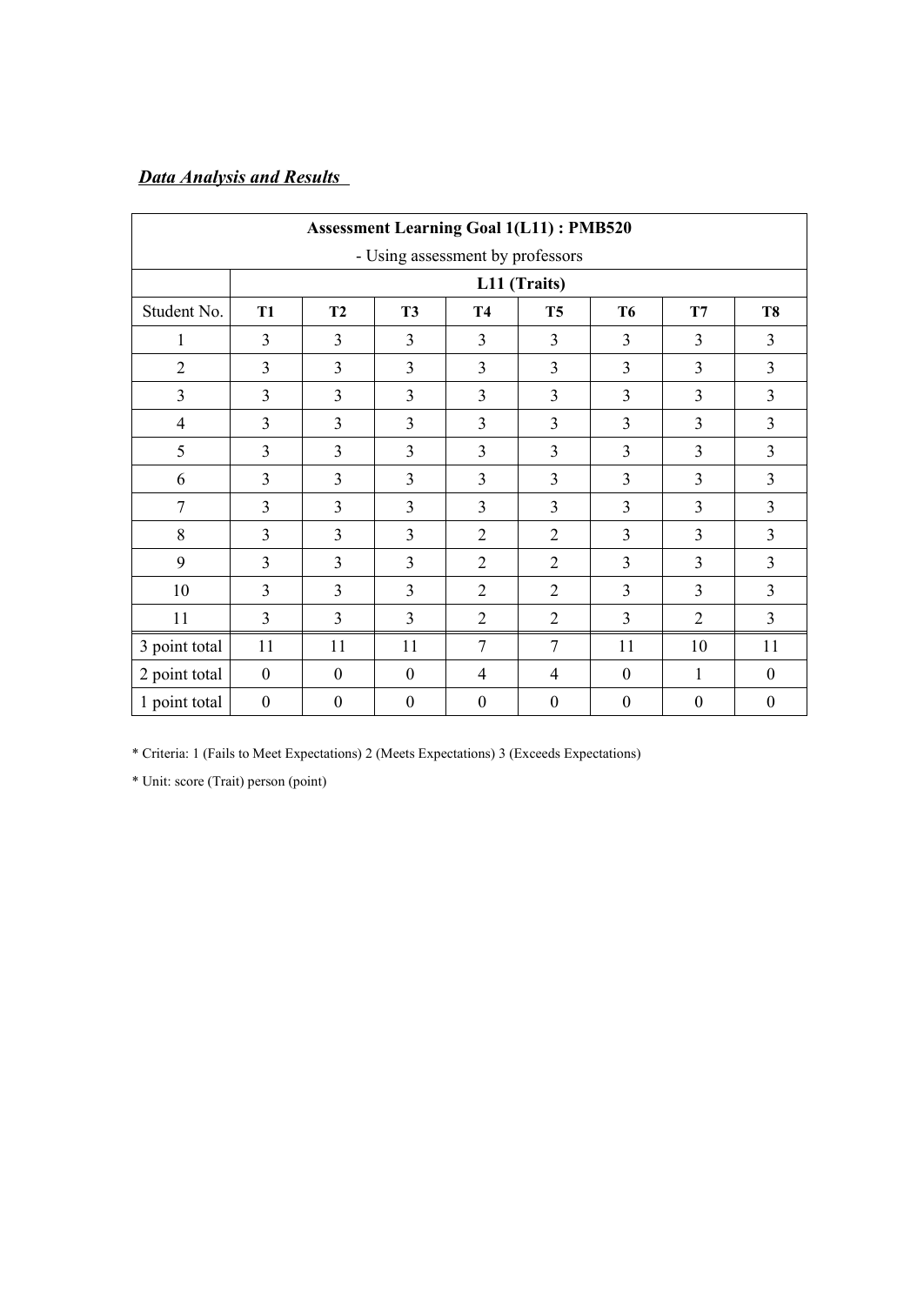|                                  |                                                                                |                  |                  | <b>Assessment Learning Goal 1(L12): PMB520</b> |                  |                  |                  |  |  |  |  |
|----------------------------------|--------------------------------------------------------------------------------|------------------|------------------|------------------------------------------------|------------------|------------------|------------------|--|--|--|--|
| - Using assessment by professors |                                                                                |                  |                  |                                                |                  |                  |                  |  |  |  |  |
|                                  |                                                                                | L12 (Traits)     |                  |                                                |                  |                  |                  |  |  |  |  |
| Student No.                      | <b>T1</b><br>T2<br><b>T3</b><br><b>T4</b><br>T <sub>5</sub><br><b>T6</b><br>T7 |                  |                  |                                                |                  |                  |                  |  |  |  |  |
| 1                                | $\overline{3}$                                                                 | $\overline{3}$   | 3                | $\overline{3}$                                 | $\overline{3}$   | 3                | $\overline{3}$   |  |  |  |  |
| $\overline{2}$                   | $\overline{3}$                                                                 | 3                | 3                | $\overline{3}$                                 | $\overline{3}$   | $\overline{3}$   | 3                |  |  |  |  |
| $\overline{3}$                   | $\overline{3}$                                                                 | $\overline{3}$   | 3                | $\overline{3}$                                 | $\overline{3}$   | $\overline{3}$   | 3                |  |  |  |  |
| $\overline{4}$                   | $\overline{3}$                                                                 | 3                | 3                | 3                                              | 3                | $\overline{3}$   | 3                |  |  |  |  |
| 5                                | $\overline{3}$                                                                 | 3                | 3                | $\overline{3}$                                 | $\overline{3}$   | $\overline{3}$   | 3                |  |  |  |  |
| 6                                | $\overline{3}$                                                                 | $\overline{3}$   | 3                | $\overline{3}$                                 | $\overline{3}$   | $\overline{3}$   | 3                |  |  |  |  |
| $\overline{7}$                   | $\overline{3}$                                                                 | $\overline{3}$   | 3                | $\overline{3}$                                 | $\overline{3}$   | $\overline{3}$   | 3                |  |  |  |  |
| 8                                | 3                                                                              | 3                | 3                | 3                                              | $\overline{3}$   | $\overline{3}$   | $\overline{3}$   |  |  |  |  |
| 9                                | 3                                                                              | $\overline{3}$   | 3                | $\overline{3}$                                 | $\overline{3}$   | $\overline{2}$   | $\overline{3}$   |  |  |  |  |
| 10                               | 3                                                                              | 3                | 3                | 3                                              | 3                | $\overline{2}$   | $\overline{3}$   |  |  |  |  |
| 11                               | 3                                                                              | 3                | 3                | 3                                              | 3                | $\overline{2}$   | $\overline{2}$   |  |  |  |  |
| 3 point total                    | 11                                                                             | 11               | 11               | 11                                             | 11               | 8                | 10               |  |  |  |  |
| 2 point total                    | $\mathbf{0}$                                                                   | $\boldsymbol{0}$ | $\boldsymbol{0}$ | $\theta$                                       | $\mathbf{0}$     | $\overline{3}$   | 1                |  |  |  |  |
| 1 point total                    | $\boldsymbol{0}$                                                               | $\boldsymbol{0}$ | $\boldsymbol{0}$ | $\boldsymbol{0}$                               | $\boldsymbol{0}$ | $\boldsymbol{0}$ | $\boldsymbol{0}$ |  |  |  |  |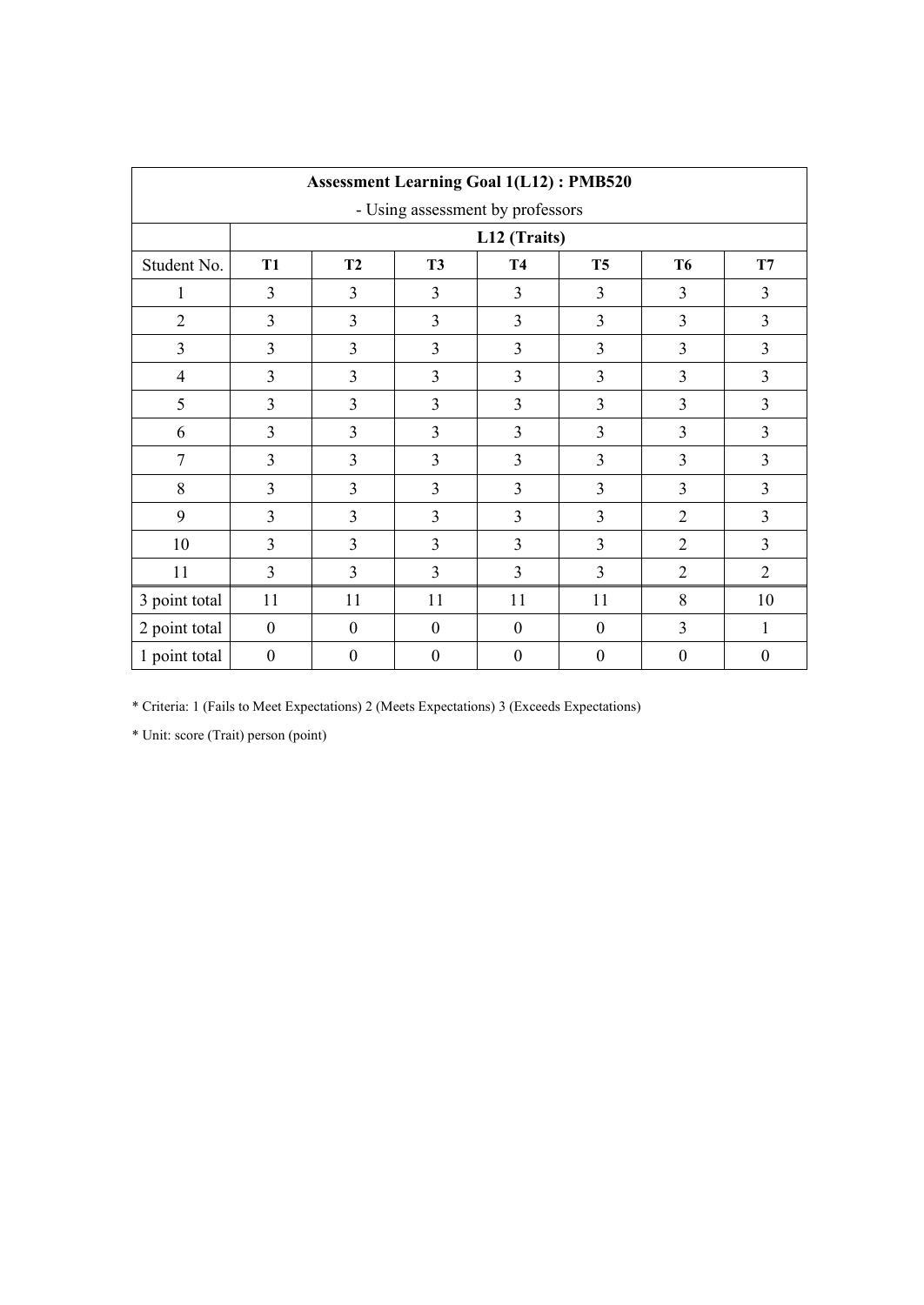|                |                  |                  |                                  |                  | <b>Assessment Learning Goal 2(L21): PMB678</b> |                  |                  |                  |  |  |  |
|----------------|------------------|------------------|----------------------------------|------------------|------------------------------------------------|------------------|------------------|------------------|--|--|--|
|                |                  |                  | - Using assessment by professors |                  |                                                |                  |                  |                  |  |  |  |
|                | L21 (Traits)     |                  |                                  |                  |                                                |                  |                  |                  |  |  |  |
| Student No.    | <b>T1</b>        | T2               | <b>T3</b>                        | <b>T4</b>        | <b>T5</b>                                      | T6               | T7               | <b>T8</b>        |  |  |  |
| 1              | 3                | $\overline{3}$   | $\overline{3}$                   | $\overline{3}$   | 3                                              | 3                | 3                | $\overline{3}$   |  |  |  |
| $\overline{2}$ | 3                | 3                | $\overline{2}$                   | $\overline{3}$   | 3                                              | 3                | 3                | $\overline{3}$   |  |  |  |
| 3              | 3                | $\overline{3}$   | $\overline{3}$                   | $\overline{3}$   | 3                                              | 3                | $\overline{2}$   | $\overline{3}$   |  |  |  |
| $\overline{4}$ | $\overline{2}$   | 3                | $\overline{3}$                   | $\overline{3}$   | 3                                              | 3                | $\overline{3}$   | $\overline{3}$   |  |  |  |
| 5              | 3                | $\overline{3}$   | 3                                | 3                | 3                                              | 3                | $\overline{3}$   | $\overline{3}$   |  |  |  |
| 6              | 3                | 3                | 3                                | $\overline{3}$   | $\overline{2}$                                 | $\overline{2}$   | 3                | $\overline{3}$   |  |  |  |
| $\overline{7}$ | 3                | 3                | $\overline{3}$                   | $\overline{3}$   | 3                                              | 3                | 3                | $\overline{3}$   |  |  |  |
| 8              | 3                | $\overline{3}$   | 3                                | $\overline{3}$   | 3                                              | 3                | 3                | $\overline{2}$   |  |  |  |
| 9              | 3                | $\overline{2}$   | $\overline{3}$                   | $\overline{3}$   | 3                                              | 3                | $\overline{3}$   | $\overline{3}$   |  |  |  |
| 10             | 3                | 3                | $\overline{3}$                   | $\overline{2}$   | 3                                              | 3                | $\overline{2}$   | $\overline{3}$   |  |  |  |
| 11             | 3                | 3                | 3                                | $\overline{3}$   | 3                                              | 3                | 3                | $\overline{3}$   |  |  |  |
| 3 point total  | 10               | 10               | 10                               | 10               | 10                                             | 10               | 9                | 10               |  |  |  |
| 2 point total  | $\mathbf{1}$     | 1                | 1                                | 1                | 1                                              | 1                | $\overline{2}$   | 1                |  |  |  |
| 1 point total  | $\boldsymbol{0}$ | $\boldsymbol{0}$ | $\boldsymbol{0}$                 | $\boldsymbol{0}$ | $\boldsymbol{0}$                               | $\boldsymbol{0}$ | $\boldsymbol{0}$ | $\boldsymbol{0}$ |  |  |  |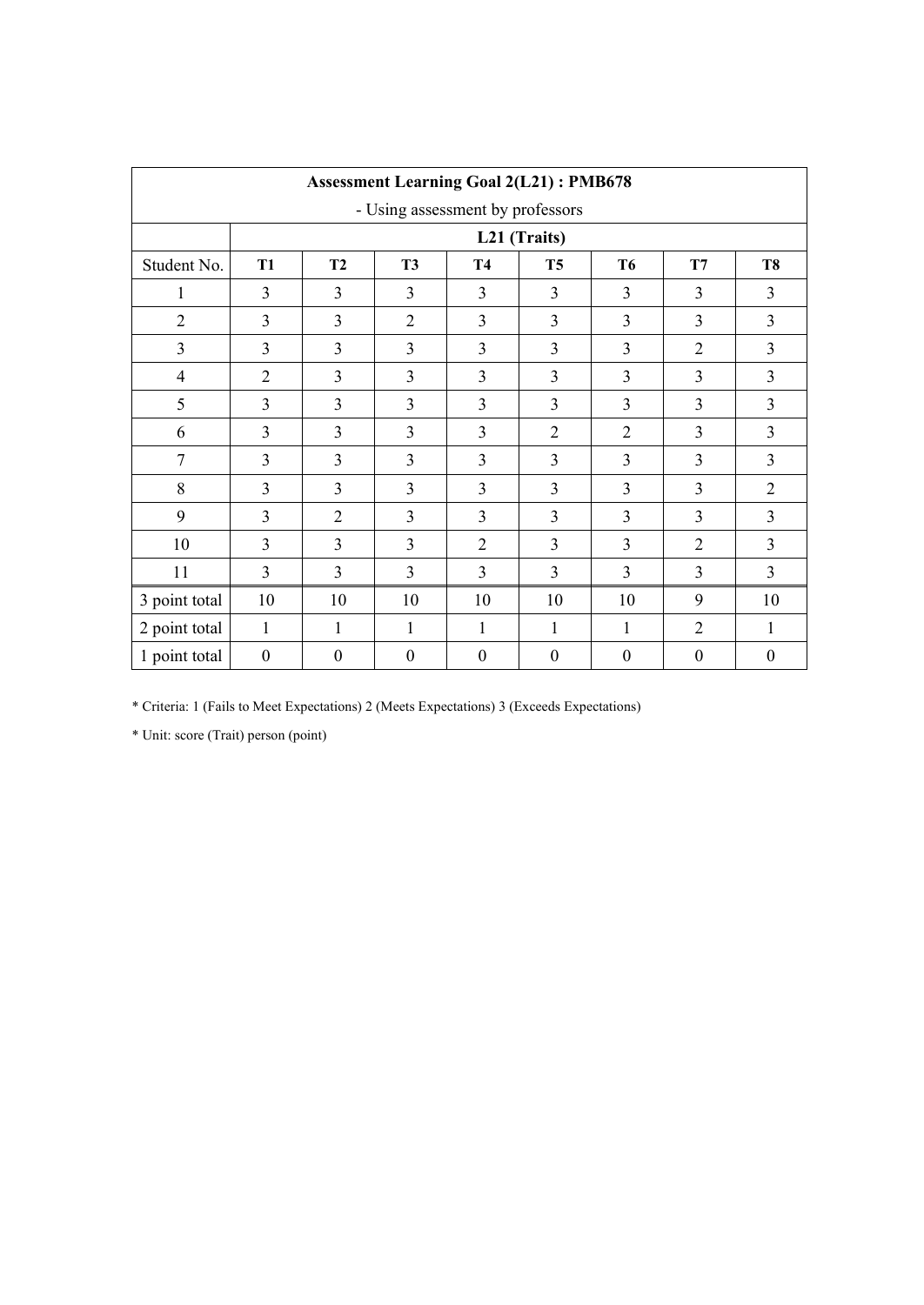|                |                |                |                                  | <b>Assessment Learning Goal 2(L22): PMB678</b> |                |                |  |  |
|----------------|----------------|----------------|----------------------------------|------------------------------------------------|----------------|----------------|--|--|
|                |                |                | - Using assessment by professors |                                                |                |                |  |  |
|                | L22 (Traits)   |                |                                  |                                                |                |                |  |  |
| Student No.    | <b>T1</b>      | <b>T2</b>      | <b>T3</b>                        | <b>T4</b>                                      | T <sub>5</sub> | <b>T6</b>      |  |  |
| 1              | $\overline{3}$ | 3              | 3                                | 3                                              | 3              | $\overline{3}$ |  |  |
| $\overline{2}$ | 3              | 3              | $\overline{2}$                   | 3                                              | 3              | 3              |  |  |
| $\overline{3}$ | $\overline{3}$ | $\overline{3}$ | 3                                | $\overline{2}$                                 | $\overline{2}$ | $\overline{3}$ |  |  |
| $\overline{4}$ | $\overline{3}$ | $\overline{2}$ | 3                                | 3                                              | 3              | $\overline{3}$ |  |  |
| 5              | $\overline{2}$ | 3              | 3                                | 3                                              | 3              | $\overline{3}$ |  |  |
| 6              | $\overline{3}$ | $\overline{3}$ | 3                                | 3                                              | 3              | $\overline{3}$ |  |  |
| 7              | $\overline{3}$ | $\overline{3}$ | 3                                | 3                                              | 3              | $\overline{2}$ |  |  |
| 8              | 3              | $\overline{3}$ | 3                                | 3                                              | $\overline{2}$ | $\overline{3}$ |  |  |
| 9              | $\overline{2}$ | $\overline{3}$ | $\overline{3}$                   | 3                                              | $\overline{3}$ | $\overline{3}$ |  |  |
| 10             | $\overline{3}$ | $\overline{3}$ | 3                                | 3                                              | 3              | $\overline{3}$ |  |  |
| 11             | 3              | $\overline{3}$ | $\overline{2}$                   | $\overline{3}$                                 | $\overline{3}$ | $\overline{3}$ |  |  |
| 3 point total  | 9              | 10             | 9                                | 10                                             | 9              | 10             |  |  |
| 2 point total  | $\overline{2}$ | 1              | $\overline{2}$                   | 1                                              | $\overline{2}$ | 1              |  |  |
| 1 point total  | $\overline{0}$ | $\mathbf{0}$   | $\overline{0}$                   | $\mathbf{0}$                                   | $\theta$       | $\overline{0}$ |  |  |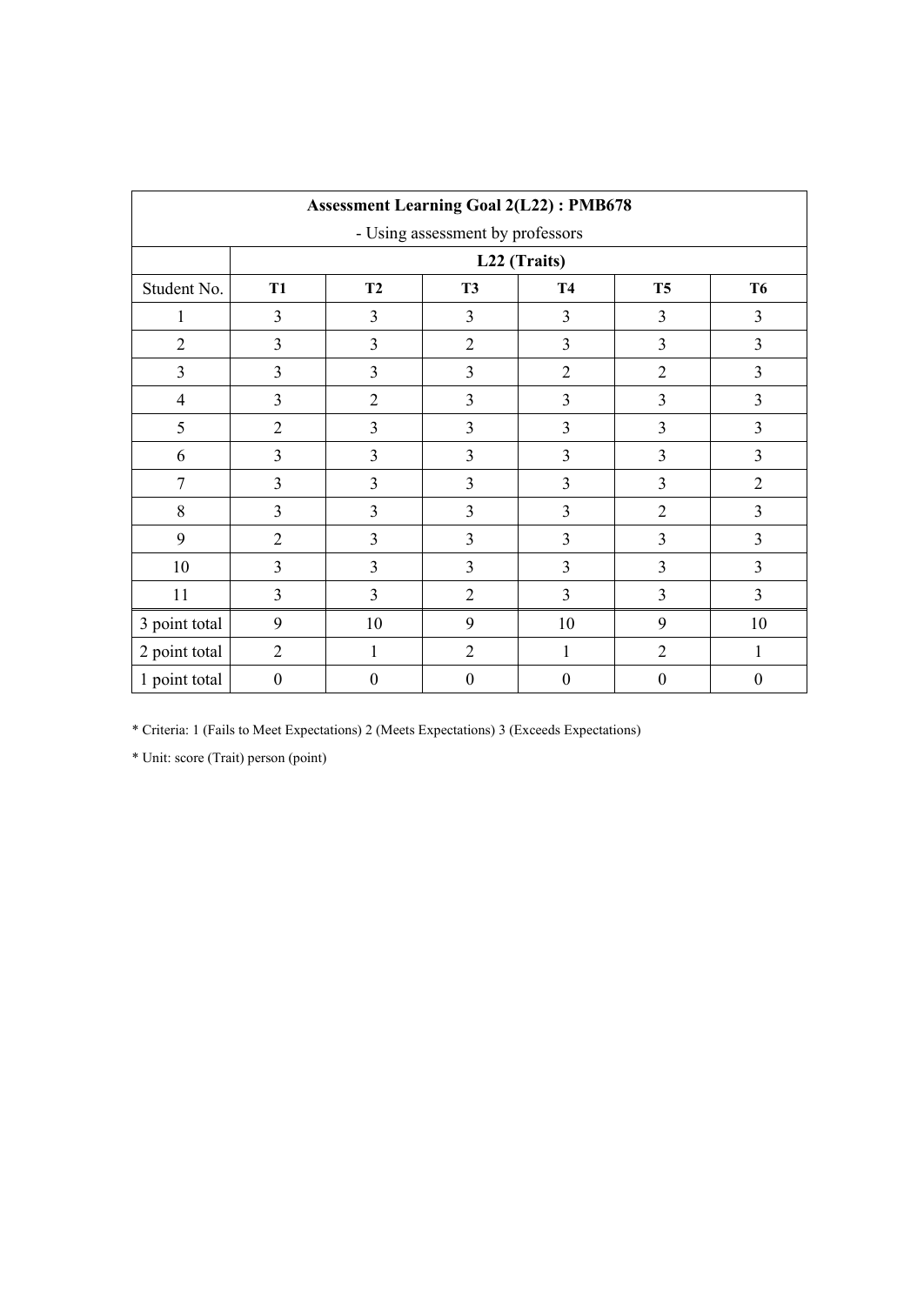| <b>Assessment Learning Goal 3(L31): PMB520</b> |                                           |                |                  |                |  |  |  |  |  |
|------------------------------------------------|-------------------------------------------|----------------|------------------|----------------|--|--|--|--|--|
| - Using course-embedded survey                 |                                           |                |                  |                |  |  |  |  |  |
|                                                |                                           | L31 (Traits)   |                  |                |  |  |  |  |  |
| Student No.                                    | <b>T1</b><br>T2<br><b>T3</b><br><b>T4</b> |                |                  |                |  |  |  |  |  |
| 1                                              |                                           |                | $\overline{2}$   |                |  |  |  |  |  |
| $\overline{2}$                                 |                                           | $\overline{2}$ | $\overline{2}$   | $\overline{2}$ |  |  |  |  |  |
| 3                                              | 3                                         | $\overline{2}$ | $\overline{2}$   | 3              |  |  |  |  |  |
| $\overline{4}$                                 | 3                                         | $\overline{2}$ | $\overline{2}$   | $\overline{3}$ |  |  |  |  |  |
| 5                                              | 3                                         | $\overline{2}$ | $\overline{2}$   | $\overline{2}$ |  |  |  |  |  |
| 6                                              | 3                                         | $\overline{3}$ | 3                | $\overline{2}$ |  |  |  |  |  |
| 7                                              | 3                                         | 3              | 3                | $\overline{3}$ |  |  |  |  |  |
| 8                                              | $\overline{2}$                            | $\overline{3}$ | $\overline{2}$   | $\overline{3}$ |  |  |  |  |  |
| 9                                              | 3                                         | $\overline{2}$ | $\overline{2}$   | $\overline{3}$ |  |  |  |  |  |
| 10                                             | 3                                         | $\overline{2}$ | $\overline{2}$   | 1              |  |  |  |  |  |
| 11                                             | 3                                         | $\overline{2}$ | $\overline{3}$   |                |  |  |  |  |  |
| 3 point total                                  | 8                                         | $\overline{3}$ | 3                | 5              |  |  |  |  |  |
| 2 point total                                  | 1                                         | $\tau$         | 8                | 3              |  |  |  |  |  |
| 1 point total                                  | $\overline{2}$                            |                | $\boldsymbol{0}$ | 3              |  |  |  |  |  |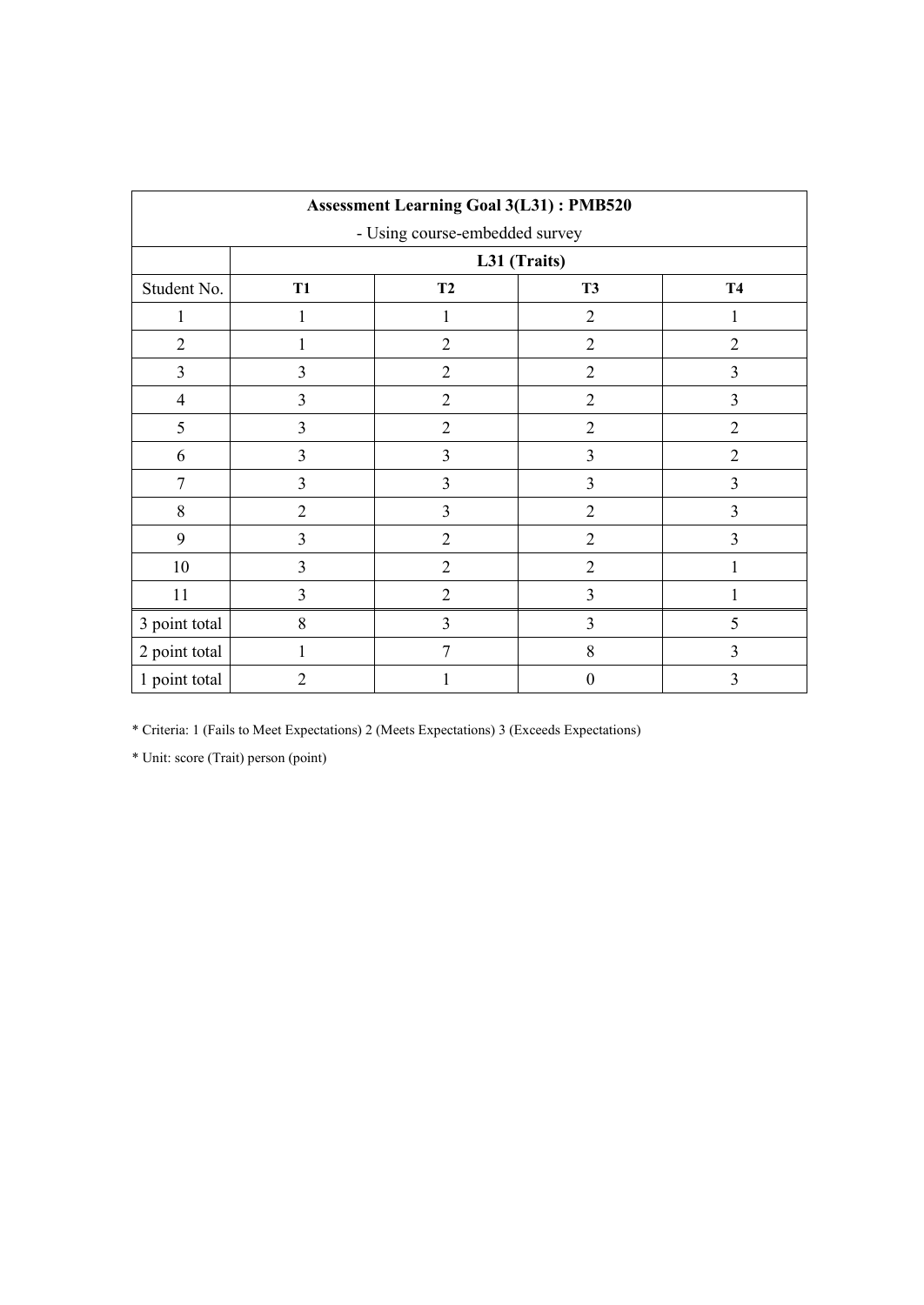| <b>Assessment Learning Goal 3(L32): PMB510</b> |                |                              |                |                |  |  |  |  |  |
|------------------------------------------------|----------------|------------------------------|----------------|----------------|--|--|--|--|--|
| - Using assessment by professors               |                |                              |                |                |  |  |  |  |  |
|                                                |                | L32 (Traits)                 |                |                |  |  |  |  |  |
| Student No.                                    | <b>T1</b>      | T2<br><b>T4</b><br><b>T3</b> |                |                |  |  |  |  |  |
| 1                                              | 3              | 3                            | 3              | $\overline{2}$ |  |  |  |  |  |
| $\overline{2}$                                 | $\overline{2}$ | $\overline{2}$               | $\overline{2}$ | $\overline{2}$ |  |  |  |  |  |
| $\overline{3}$                                 | 1              | $\overline{2}$               | $\overline{2}$ | $\overline{2}$ |  |  |  |  |  |
| $\overline{4}$                                 | 3              | $\overline{3}$               | 3              | $\overline{3}$ |  |  |  |  |  |
| 5                                              | 3              | $\overline{3}$               | 3              | 3              |  |  |  |  |  |
| 6                                              | 3              | $\overline{3}$               | 3              | 3              |  |  |  |  |  |
| 7                                              | 3              | $\overline{3}$               | 3              | $\overline{3}$ |  |  |  |  |  |
| 8                                              | 1              | $\overline{2}$               | 1              | $\overline{2}$ |  |  |  |  |  |
| 9                                              | 3              | $\overline{3}$               | 3              | $\overline{3}$ |  |  |  |  |  |
| 10                                             | 3              | $\overline{3}$               | 3              | $\overline{3}$ |  |  |  |  |  |
| 11                                             | 3              | $\overline{3}$               | 3              | $\overline{3}$ |  |  |  |  |  |
| 3 point total                                  | 8              | 8                            | 8              | 7              |  |  |  |  |  |
| 2 point total                                  | 1              | 3                            | $\overline{2}$ | 4              |  |  |  |  |  |
| 1 point total                                  | $\overline{2}$ | $\theta$                     |                | $\theta$       |  |  |  |  |  |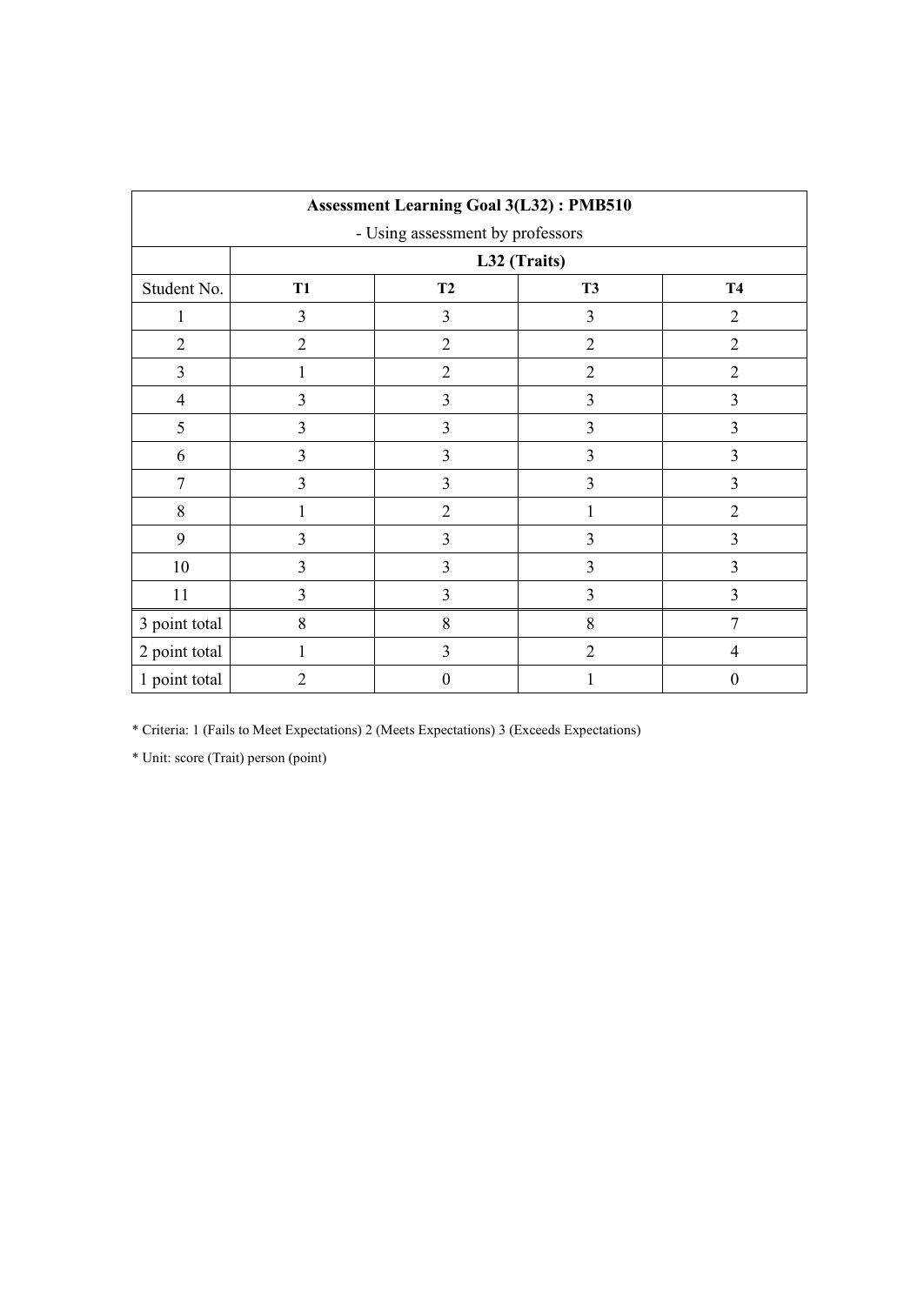| <b>Assessment Learning Goal 4(L41): PMB678</b> |                  |                                     |                  |                  |  |  |  |  |  |
|------------------------------------------------|------------------|-------------------------------------|------------------|------------------|--|--|--|--|--|
| - Using assessment by professors               |                  |                                     |                  |                  |  |  |  |  |  |
|                                                |                  | L41 (Traits)                        |                  |                  |  |  |  |  |  |
| Student No.                                    | <b>T1</b>        | <b>T2</b><br><b>T3</b><br><b>T4</b> |                  |                  |  |  |  |  |  |
| 1                                              | 3                | 3                                   | 3                | $\overline{3}$   |  |  |  |  |  |
| $\overline{2}$                                 | 3                | 3                                   | $\overline{2}$   | $\overline{2}$   |  |  |  |  |  |
| 3                                              | $\overline{2}$   | 3                                   | 3                | 3                |  |  |  |  |  |
| $\overline{4}$                                 | 3                | 3                                   | 3                | $\overline{3}$   |  |  |  |  |  |
| 5                                              | 3                | $\overline{3}$                      | 3                | 3                |  |  |  |  |  |
| 6                                              | 3                | $\overline{2}$                      | 3                | $\overline{2}$   |  |  |  |  |  |
| 7                                              | 3                | 3                                   | 3                | 3                |  |  |  |  |  |
| 8                                              | $\overline{3}$   | $\overline{3}$                      | 3                | $\overline{3}$   |  |  |  |  |  |
| 9                                              | $\overline{2}$   | $\overline{2}$                      | 3                | $\overline{3}$   |  |  |  |  |  |
| 10                                             | 3                | $\overline{3}$                      | $\overline{3}$   | $\overline{3}$   |  |  |  |  |  |
| 11                                             | $\overline{2}$   | $\overline{3}$                      | $\overline{3}$   | $\overline{3}$   |  |  |  |  |  |
| 3 point total                                  | 8                | 9                                   | 10               | 9                |  |  |  |  |  |
| 2 point total                                  | 3                | $\overline{2}$                      | 1                | $\overline{2}$   |  |  |  |  |  |
| 1 point total                                  | $\boldsymbol{0}$ | $\boldsymbol{0}$                    | $\boldsymbol{0}$ | $\boldsymbol{0}$ |  |  |  |  |  |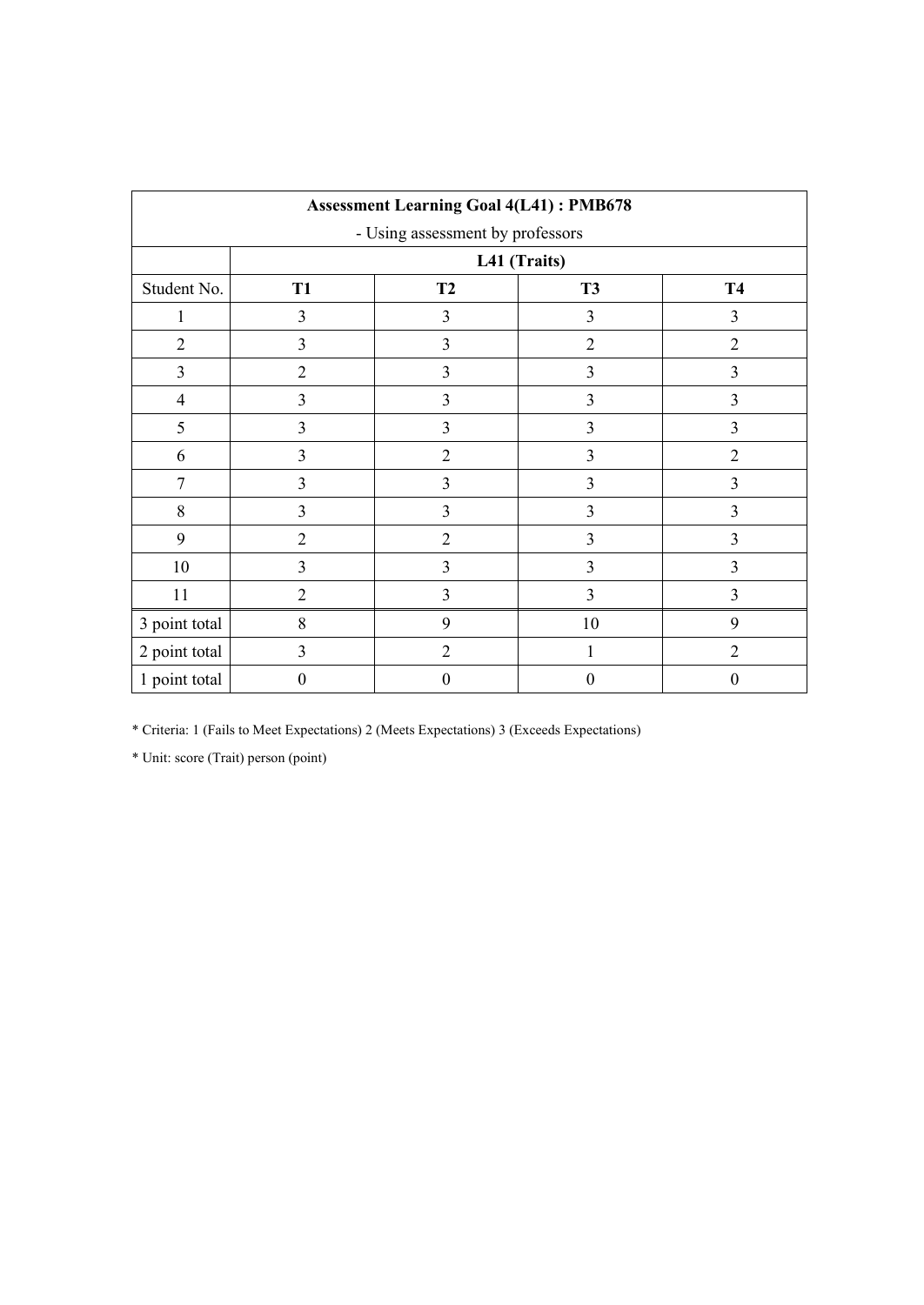| <b>Assessment Learning Goal 4(L42): PMB590</b> |                |                |                         |  |  |  |  |  |  |
|------------------------------------------------|----------------|----------------|-------------------------|--|--|--|--|--|--|
| - Using course-embedded survey                 |                |                |                         |  |  |  |  |  |  |
|                                                | L42 (Traits)   |                |                         |  |  |  |  |  |  |
| Student No.                                    | <b>T1</b>      | T2             | <b>T3</b>               |  |  |  |  |  |  |
| 1                                              | 3              | 3              | 3                       |  |  |  |  |  |  |
| $\overline{2}$                                 | $\overline{2}$ | $\overline{2}$ | 1                       |  |  |  |  |  |  |
| $\overline{3}$                                 | 3              | 3              | $\mathfrak{Z}$          |  |  |  |  |  |  |
| $\overline{4}$                                 | 3              | 3              | 3                       |  |  |  |  |  |  |
| 5                                              | 3              | 3              | 3                       |  |  |  |  |  |  |
| 6                                              | 3              | 3              | 3                       |  |  |  |  |  |  |
| $\tau$                                         | 3              | 3              | $\overline{\mathbf{3}}$ |  |  |  |  |  |  |
| $8\,$                                          | 3              | 3              | 3                       |  |  |  |  |  |  |
| 9                                              | 3              | 3              | 3                       |  |  |  |  |  |  |
| 10                                             | 3              | 3              | 3                       |  |  |  |  |  |  |
| 11                                             | 3              | 3              | 3                       |  |  |  |  |  |  |
| 3 point total                                  | 10             | 10             | 10                      |  |  |  |  |  |  |
| 2 point total                                  | 1              | 1              | $\theta$                |  |  |  |  |  |  |
| 1 point total                                  | $\theta$       | $\theta$       |                         |  |  |  |  |  |  |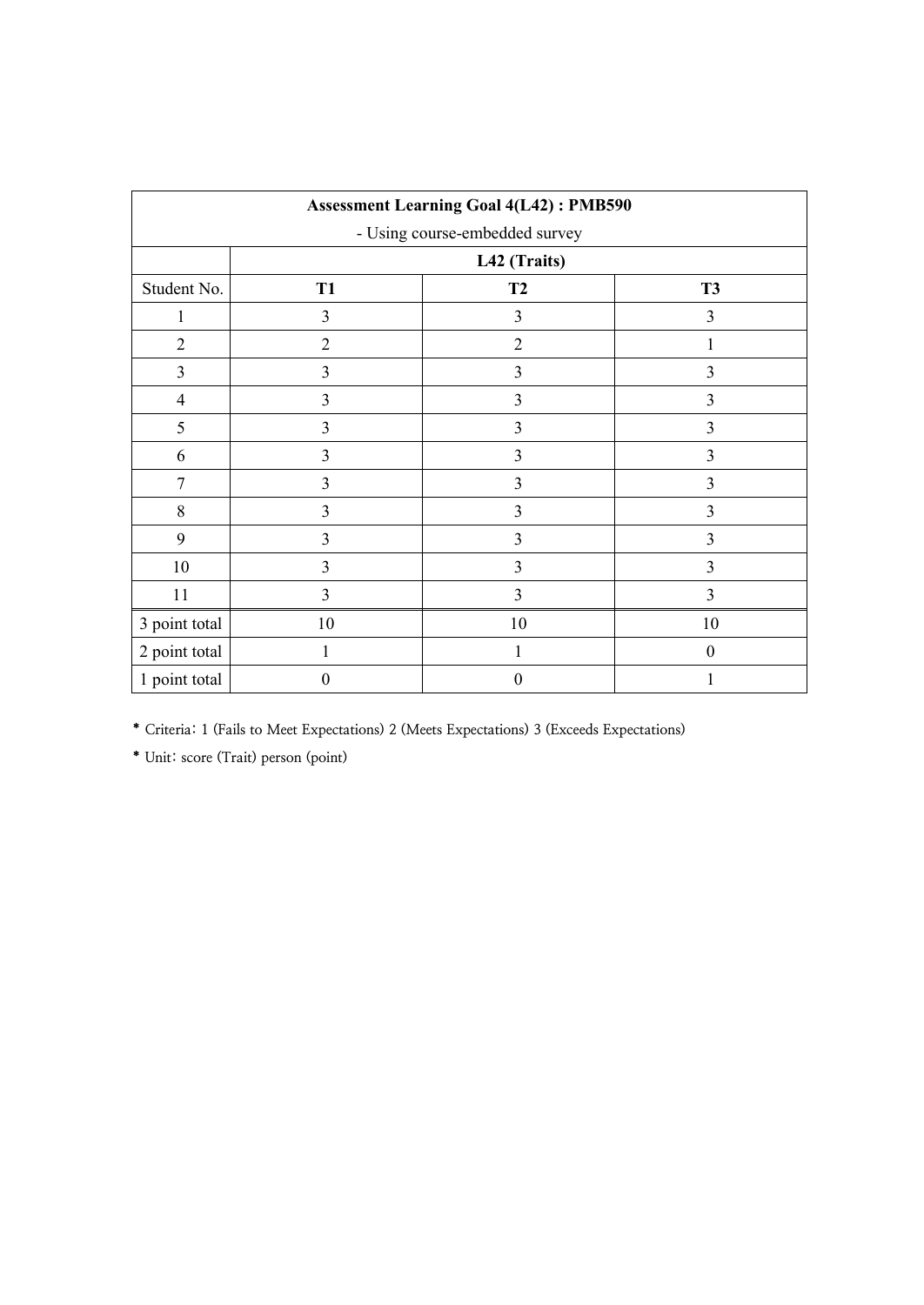| <b>Assessment Learning Goal 5(L51): PMB520</b> |                                                               |                  |                  |                  |                  |  |  |  |  |
|------------------------------------------------|---------------------------------------------------------------|------------------|------------------|------------------|------------------|--|--|--|--|
| - Using assessment by professors               |                                                               |                  |                  |                  |                  |  |  |  |  |
|                                                |                                                               | L51 (Traits)     |                  |                  |                  |  |  |  |  |
| Student No.                                    | <b>T2</b><br><b>T3</b><br><b>T4</b><br><b>T5</b><br><b>T1</b> |                  |                  |                  |                  |  |  |  |  |
| 1                                              | 3                                                             | 3                | 3                | 3                | $\overline{3}$   |  |  |  |  |
| $\overline{2}$                                 | 3                                                             | 3                | $\overline{3}$   | 3                | 3                |  |  |  |  |
| $\overline{3}$                                 | 3                                                             | $\overline{3}$   | $\overline{3}$   | 3                | 3                |  |  |  |  |
| $\overline{4}$                                 | 3                                                             | $\overline{3}$   | 3                | 3                | $\overline{3}$   |  |  |  |  |
| 5                                              | 3                                                             | 3                | $\overline{3}$   | 3                | $\overline{3}$   |  |  |  |  |
| 6                                              | 3                                                             | 3                | 3                | 3                | 3                |  |  |  |  |
| 7                                              | 3                                                             | 3                | 3                | 3                | 3                |  |  |  |  |
| $8\,$                                          | 3                                                             | 3                | 3                | 3                | 3                |  |  |  |  |
| 9                                              | 3                                                             | 3                | $\overline{2}$   | 3                | 3                |  |  |  |  |
| 10                                             | 3                                                             | 3                | $\overline{2}$   | 3                | 3                |  |  |  |  |
| 11                                             | $\overline{3}$                                                | $\overline{3}$   | $\overline{2}$   | 3                | $\overline{3}$   |  |  |  |  |
| 3 point total                                  | 11                                                            | 11               | 8                | 11               | 11               |  |  |  |  |
| 2 point total                                  | $\boldsymbol{0}$                                              | $\boldsymbol{0}$ | $\overline{3}$   | $\boldsymbol{0}$ | $\mathbf{0}$     |  |  |  |  |
| 1 point total                                  | $\boldsymbol{0}$                                              | $\boldsymbol{0}$ | $\boldsymbol{0}$ | $\boldsymbol{0}$ | $\boldsymbol{0}$ |  |  |  |  |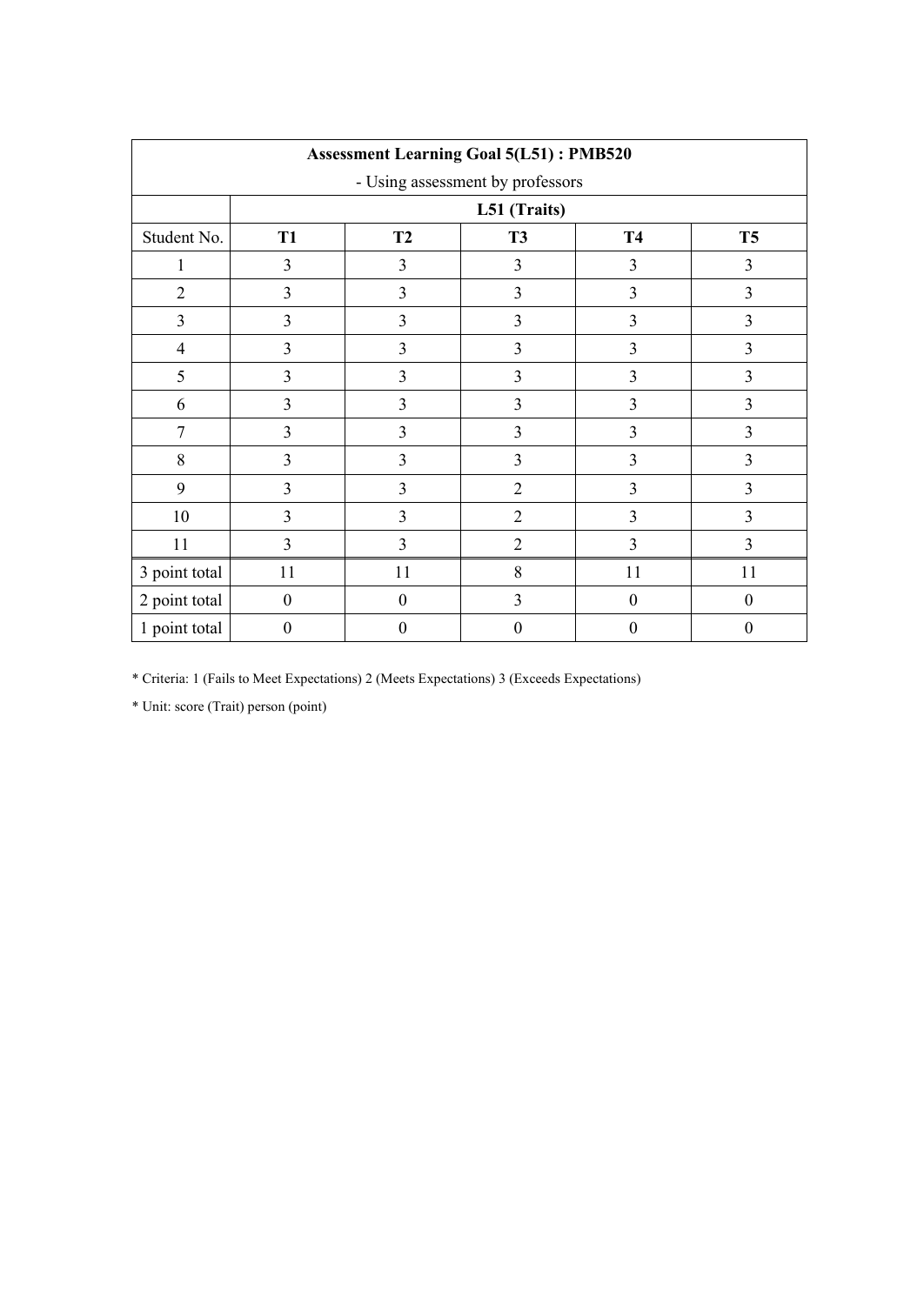| <b>Assessment Learning Goal 5(L52): PMB520</b> |                |                |  |  |  |  |  |
|------------------------------------------------|----------------|----------------|--|--|--|--|--|
| - Using course-embedded survey                 |                |                |  |  |  |  |  |
|                                                | L52 (Traits)   |                |  |  |  |  |  |
| Student No.                                    | T <sub>1</sub> | T <sub>2</sub> |  |  |  |  |  |
| 1                                              | 1              | 1              |  |  |  |  |  |
| $\overline{2}$                                 | $\overline{2}$ | $\overline{2}$ |  |  |  |  |  |
| 3                                              | 3              | 3              |  |  |  |  |  |
| $\overline{4}$                                 | 3              | 3              |  |  |  |  |  |
| 5                                              | $\overline{2}$ | $\overline{2}$ |  |  |  |  |  |
| 6                                              | $\overline{2}$ | 3              |  |  |  |  |  |
| 7                                              | 3              | 1              |  |  |  |  |  |
| 8                                              | $\overline{2}$ | 3              |  |  |  |  |  |
| 9                                              | 3              | 3              |  |  |  |  |  |
| 10                                             | 1              | 1              |  |  |  |  |  |
| 11                                             | 3              | $\overline{3}$ |  |  |  |  |  |
| 3 point total                                  | 5              | 6              |  |  |  |  |  |
| 2 point total                                  | $\overline{4}$ | $\overline{2}$ |  |  |  |  |  |
| 1 point total                                  | $\overline{2}$ | 3              |  |  |  |  |  |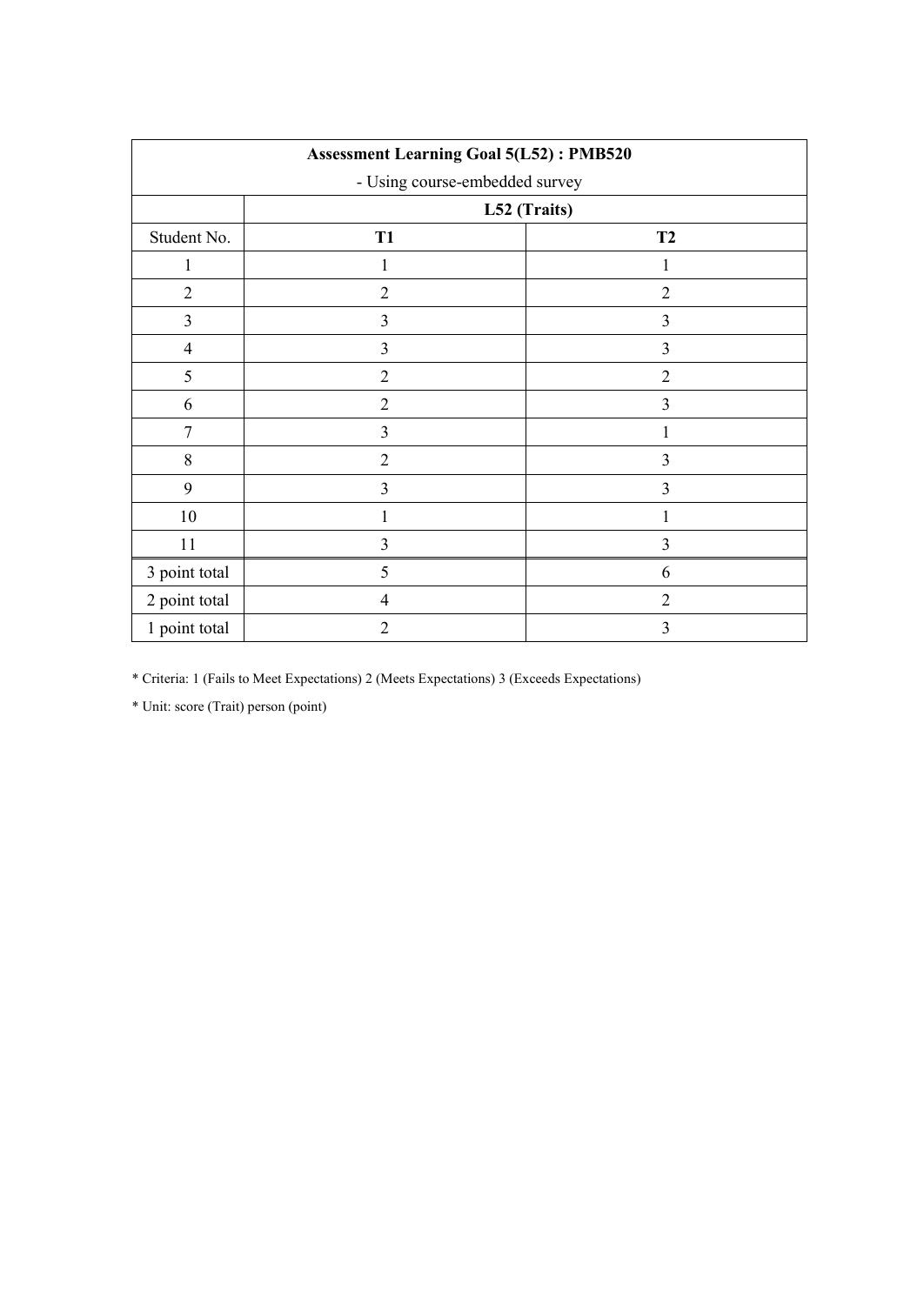|                |                  |                  | <b>Assessment Learning Goal 6(L61): PMB510</b> |                  |                |                |                |  |
|----------------|------------------|------------------|------------------------------------------------|------------------|----------------|----------------|----------------|--|
|                |                  |                  | - Using assessment by professors               |                  |                |                |                |  |
|                | L61 (Traits)     |                  |                                                |                  |                |                |                |  |
| Student No.    | T <sub>1</sub>   | <b>T2</b>        | <b>T3</b>                                      | <b>T4</b>        | T <sub>5</sub> | <b>T6</b>      | T7             |  |
| 1              | $\overline{3}$   | 3                | 3                                              | $\overline{3}$   | $\overline{3}$ | $\overline{2}$ | 2              |  |
| $\overline{2}$ | $\overline{2}$   | $\overline{2}$   | $\overline{2}$                                 | $\overline{2}$   | $\overline{2}$ | $\overline{2}$ | $\overline{2}$ |  |
| $\overline{3}$ | $\overline{2}$   | $\overline{2}$   | $\overline{2}$                                 | $\overline{2}$   | 1              | 1              | 1              |  |
| $\overline{4}$ | $\overline{3}$   | 3                | 3                                              | $\overline{3}$   | 3              | 3              | $\overline{3}$ |  |
| 5              | $\overline{3}$   | $\overline{3}$   | 3                                              | $\overline{2}$   | $\overline{2}$ | $\overline{2}$ | $\overline{3}$ |  |
| 6              | $\overline{2}$   | 3                | $\overline{\mathbf{3}}$                        | $\overline{2}$   | $\overline{3}$ | 3              | $\overline{3}$ |  |
| $\overline{7}$ | 3                | 3                | $\overline{3}$                                 | $\overline{3}$   | $\overline{3}$ | 3              | $\overline{3}$ |  |
| 8              | 3                | $\overline{2}$   | $\overline{2}$                                 | $\overline{2}$   | $\overline{3}$ | 3              | $\overline{3}$ |  |
| 9              | 3                | 3                | 3                                              | $\overline{3}$   | $\overline{2}$ | $\overline{2}$ | $\overline{2}$ |  |
| 10             | 3                | $\overline{2}$   | 3                                              | $\overline{3}$   | $\overline{3}$ | 3              | 3              |  |
| 11             | $\mathfrak{Z}$   | $\overline{2}$   | 3                                              | $\overline{3}$   | 3              | 3              | $\overline{3}$ |  |
| 3 point total  | 8                | 6                | 8                                              | 6                | $\tau$         | 6              | $\overline{7}$ |  |
| 2 point total  | $\overline{3}$   | 5                | $\overline{3}$                                 | 5                | 3              | $\overline{4}$ | $\overline{3}$ |  |
| 1 point total  | $\boldsymbol{0}$ | $\boldsymbol{0}$ | $\boldsymbol{0}$                               | $\boldsymbol{0}$ | 1              | $\mathbf{1}$   | 1              |  |